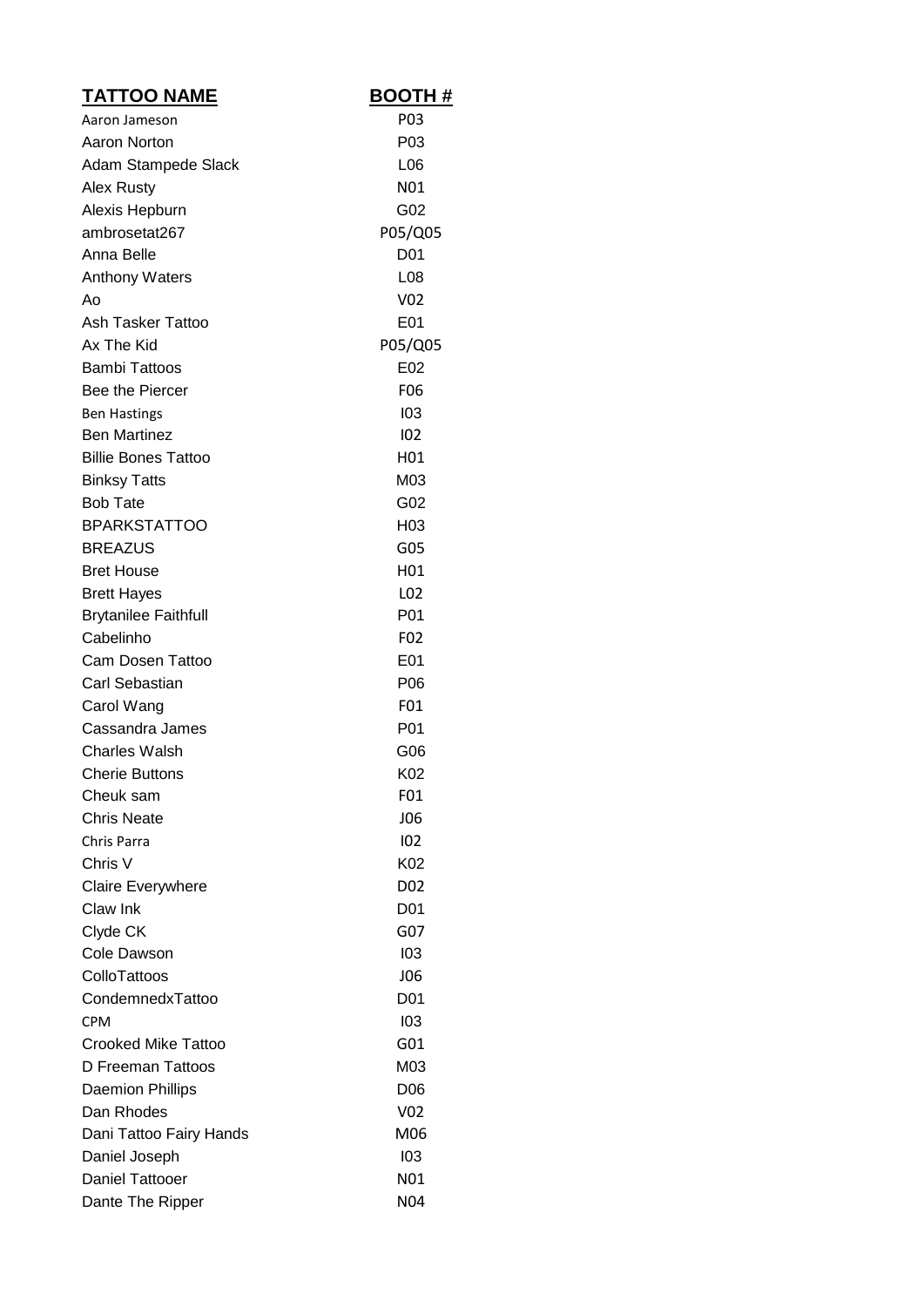| Dario Tattoo Arte                  | P05/Q05          |
|------------------------------------|------------------|
| Deadleeink                         | G03              |
| Dean Carlyle                       | L02              |
| Dear Emily Ann                     | <b>JO6</b>       |
| Dr Hung                            | P05/Q05          |
| <b>Dylan Peters</b>                | G03              |
| Dylan Weber                        | <b>JO6</b>       |
| Dylanghtattoos                     | D <sub>01</sub>  |
| Edgilj                             | N01              |
| EduardoTavares                     | D04              |
| Elric Gordon                       | L07              |
| <b>Emily Jane</b>                  | 103              |
| Engelicalay                        | K03              |
| <b>Erik Bee</b>                    | N04              |
| Fabz                               | L07              |
| Fernando Hideki                    | D04              |
| <b>Gareth Richards</b>             | H01              |
| Gianni Pipolo                      | G06              |
| Gordotaub                          | 101              |
|                                    | <b>JO5</b>       |
| <b>Greg Campbell Tattoo</b><br>HAN | F01              |
|                                    | 102              |
| Harley Zhang                       |                  |
| Hayden Rams                        | P01              |
| <b>Helen Highwaters</b>            | $J_{02}$         |
| <b>Hello Hunter</b>                | D <sub>02</sub>  |
| Horse                              | F <sub>0</sub> 3 |
| Hurricain Ink                      | K07              |
| Igor Matias Tattoo                 | D <sub>06</sub>  |
| Ink By Wiremu                      | M01              |
| Insamnia                           | P03              |
| <b>Jack Smith</b>                  | K07              |
| Jackson Murphy Tattoo              | H01              |
| Jade Adams                         | L <sub>03</sub>  |
| Jamie Randall                      | H03              |
| <b>Jason Tatz</b>                  | H <sub>01</sub>  |
| Jax Hellrazor                      | P05/Q05          |
| Jay Craig                          | D04              |
| <b>JCM</b>                         | 103              |
| Jemka                              | D <sub>04</sub>  |
| Jin Suk O                          | D <sub>04</sub>  |
| Jing                               | F01              |
| jnguyentattoo                      | P05/Q05          |
| <b>Joe Kintz</b>                   | G06              |
| Joey attard                        | E03              |
| Joey stone                         | H01              |
| Jorge Vegas                        | G08              |
| Just                               | 102              |
| <b>KHAIL TATTOOER</b>              | E03              |
| Killa Kev                          | V <sub>02</sub>  |
| King Pesty Tattoos                 | M03              |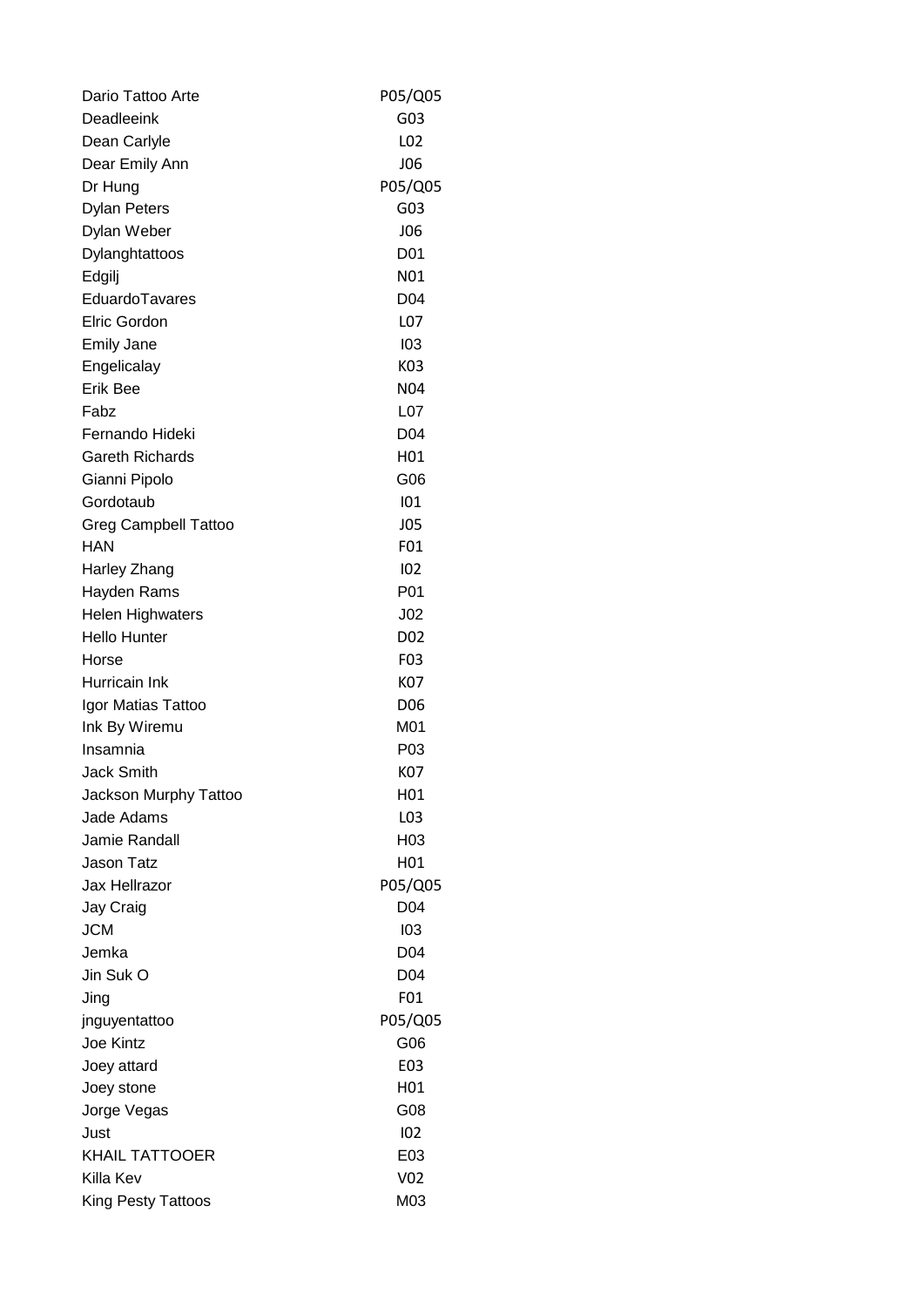| Kiran Darshan Dhari    | D03                            |
|------------------------|--------------------------------|
| <b>Kon Artist</b>      | P05/Q05                        |
| kristinatattoos        | P05/Q05                        |
| Krystal                | P06                            |
| kyhallport_tattoos     | E01                            |
| Lachlan Woods          | H01                            |
| Lauren Fox             | N01                            |
| Laurita Tattoo         | G03                            |
| Lee Stain              | F07                            |
| Lelia PANIAGUA         | G04                            |
| Louie Tattooie         | H01                            |
| LozzaRach              | E03                            |
| Luke (SCUD) Hudson     | J <sub>01</sub>                |
| M31C Tattoos           | J <sub>01</sub>                |
| <b>Maddison Darcey</b> | G06                            |
| Major Inks             | <b>N04</b>                     |
| Matt Holland           | M03                            |
| <b>Matt Mill</b>       | G06                            |
| Matt van Herten        | H <sub>04</sub>                |
| Mattia Colombo         | 102                            |
| <b>MCE Mars Tattoo</b> | P05/Q05                        |
| megan lacey tattoos    | E01                            |
| Mick Medusa            | D <sub>04</sub>                |
| Mika Tachibana         | G06                            |
| Mike Oseguera          | J <sub>01</sub>                |
| Miss Sally Lee Tattoos | E03                            |
| Missorange             | L <sub>02</sub>                |
| Mitch Goldsbrough      | H <sub>01</sub>                |
| <b>Mitch Oscar</b>     | V <sub>02</sub>                |
| <b>Mizzi Tattoos</b>   | P05/Q05                        |
| <b>MJK Tattoo</b>      | L <sub>02</sub>                |
| <b>MONJU TATTOO</b>    | V02                            |
| Morbid kitten          | D <sub>01</sub>                |
| Mr.PingPong            | L02                            |
|                        |                                |
| mr_deadmind            | D <sub>0</sub> 1<br><b>F06</b> |
| MrOneSyllable          |                                |
| Mu tattooer            | P01                            |
| Natalie maslin         | F <sub>02</sub>                |
| Nick Tran              | M02                            |
| Nikita Vigovski        | 103                            |
| Nikita Williams        | V02                            |
| Nivi Giri              | F06                            |
| Noriko                 | L <sub>02</sub>                |
| Norrie Tattoo          | <b>N06</b>                     |
| Nugg                   | P06                            |
| Pat Morrow             | M01                            |
| Paul Abstruse          | P01                            |
| Pheazy World           | V02                            |
| raq_ataq               | E01                            |
| rizzo_tattoos          | H01                            |